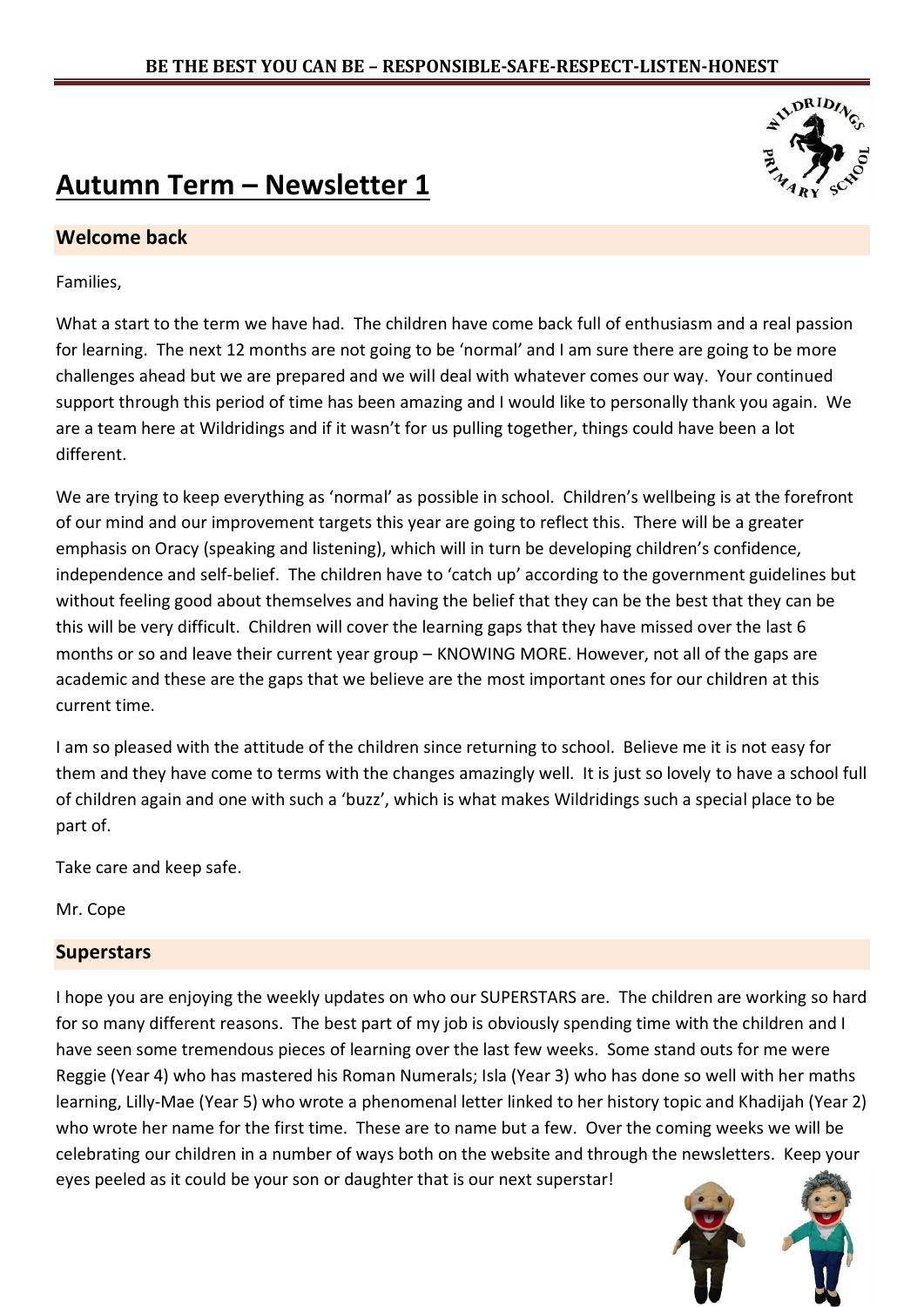## **Macmillan Coffee morning**





What a result! Slightly different this year, but the marvellous Mrs Dos Santos did it again! With your help we raised a whopping **£526.50!!!** Such a wonderful response during these tricky times and I couldn't think of a more deserving charity. Absolutely brilliant!! Thank you all so much!!

#### **Weather is changing - Coats**

The weather is changing outside and we are encouraging all children to please bring a coat with them to school. We do aim to get the children outside as much as we can and it is imperative they are dressed appropriately. Thank you.

## **Lockdown Plan – Just in case…**

We will continue to keep you updated with any changes to the Government guidance with regards to the children's schooling. If there is a second lockdown, we will continue to use 'DROP BOX' to post the children's learning. Learning will be posted daily with clear instructions for the children.

Nursery, Reception, Year 1, Year 2 and Year 3 will have access to Tapestry. Tapestry will be used for learning to be shared between home and school. Year 4, 5 and Year 6 will have access to staff via year group emails (which are still live), learning can be emailed in to staff.

The 'DROP BOX' worked well last time and following on from your feedback in the Parent questionnaire, we feel the addition of tapestry and the email system will enhance the experience. Fingers crossed it doesn't come to this!

### **School Council / House Captains**

Many of the children have been asking about School Council. Sadly this year we are unable to have a School Council made up of children from different year groups due to the risk of cross contamination of bubbles. However, for this year and this year only, we are going to have a School Council with a twist. The Year 6 House Captains are going to make up our School Council. The safest way to have a School Council was to establish one from a bubble. Due to the House Captains roles being limited this year we felt it fitting that they have the opportunity to be School Council. School Council is such a driving force here at Wildridings; I am looking forward to seeing who is voted as our representatives this year! Year 6, if you think you would like to run for House Captain, then start preparing now because the competition this year is going to be fierce!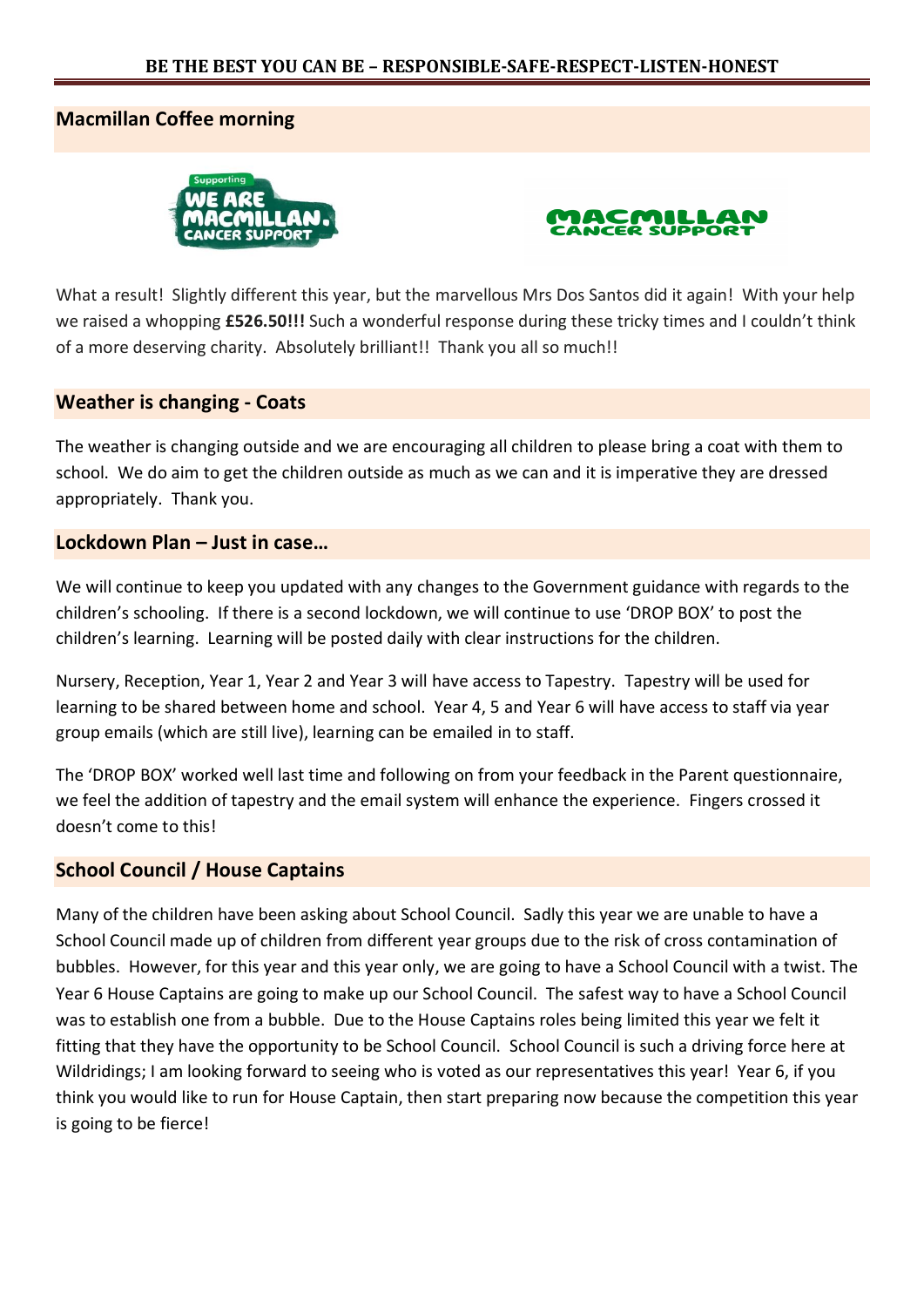## **We need your help – building materials / loose materials for art**

Our lovely Miss Cole and the KS1 team and motoring ahead with developing our continual provision. It is proving a real hit with our children and already we are seeing some fantastic results. To take the challenge to the children we are looking for some really specific items and wondered any of you might be able to help us out. The team are on the hunt for:



As well as the above items, the team are also looking for small items for outdoor art such as: shells, curtain Hooks and pebbles. Any contribution big or small would be very gratefully received. Donations can be brought either into school or email Miss Cole at [year2@wildridingsprimary.co.uk](mailto:year2@wildridingsprimary.co.uk) to arrange delivery of larger items. Thank you all so much for anything you can donate – it makes a huge difference.

### **Braiswick**

This is just a reminder that the photographers (Braiswick) will be coming to school on Wednesday 21st October 21. They will be taking individual pictures only, no sibling photographs this year I am afraid. Please book that hairdressing appointment in quickly!

### **PTA AGM**

Our wonderful PTA are carrying on their fantastic work this year and have their AGM booked for Tuesday 6<sup>th</sup> October at 18:30. A ZOOM link went out over Parentmail. I look forward to seeing you there. Whether you are new to Wildridings or feel like part of the furniture, everyone is welcome. The team raise a lot of much needed funds for the school and we wouldn't be able to have some of the fantastic things at Wildridings without their continued support. We are looking forward to another successful year of, slightly different, fundraising events. Please see your email for the link to join the Zoom meeting.